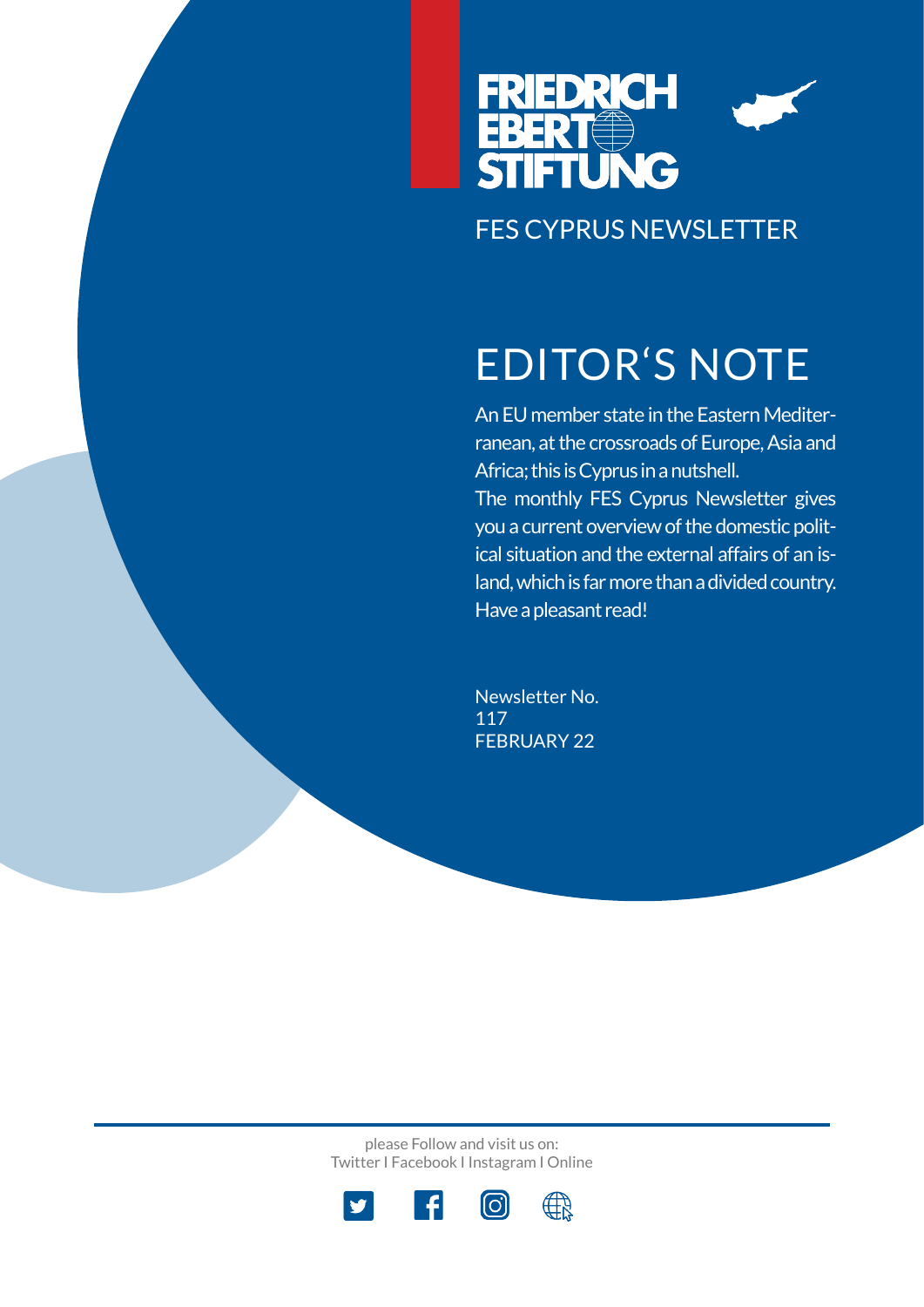

### **CONTENT**

| <b>EVENTS, PODCASTS, PUBLICATIONS</b>    | 3 |
|------------------------------------------|---|
| <b>CYPRUS PROBLEM</b>                    | 4 |
| <b>HYDROCARBONS</b>                      | 5 |
| <b>GREEK CYPRIOTS</b>                    | 5 |
| <b>Economic Developments</b>             |   |
| <b>Domestic Developments</b>             |   |
| <b>Labour Relations and Trade Unions</b> |   |
| <b>TURKISH CYPRIOTS</b>                  | 8 |
| <b>Economic Developments</b>             |   |
| <b>Relations with Turkey</b>             |   |
| <b>Domestic Developments</b>             |   |

Labour Relations and Trade Unions

### Newsletter No.117 FEBRUARY 22

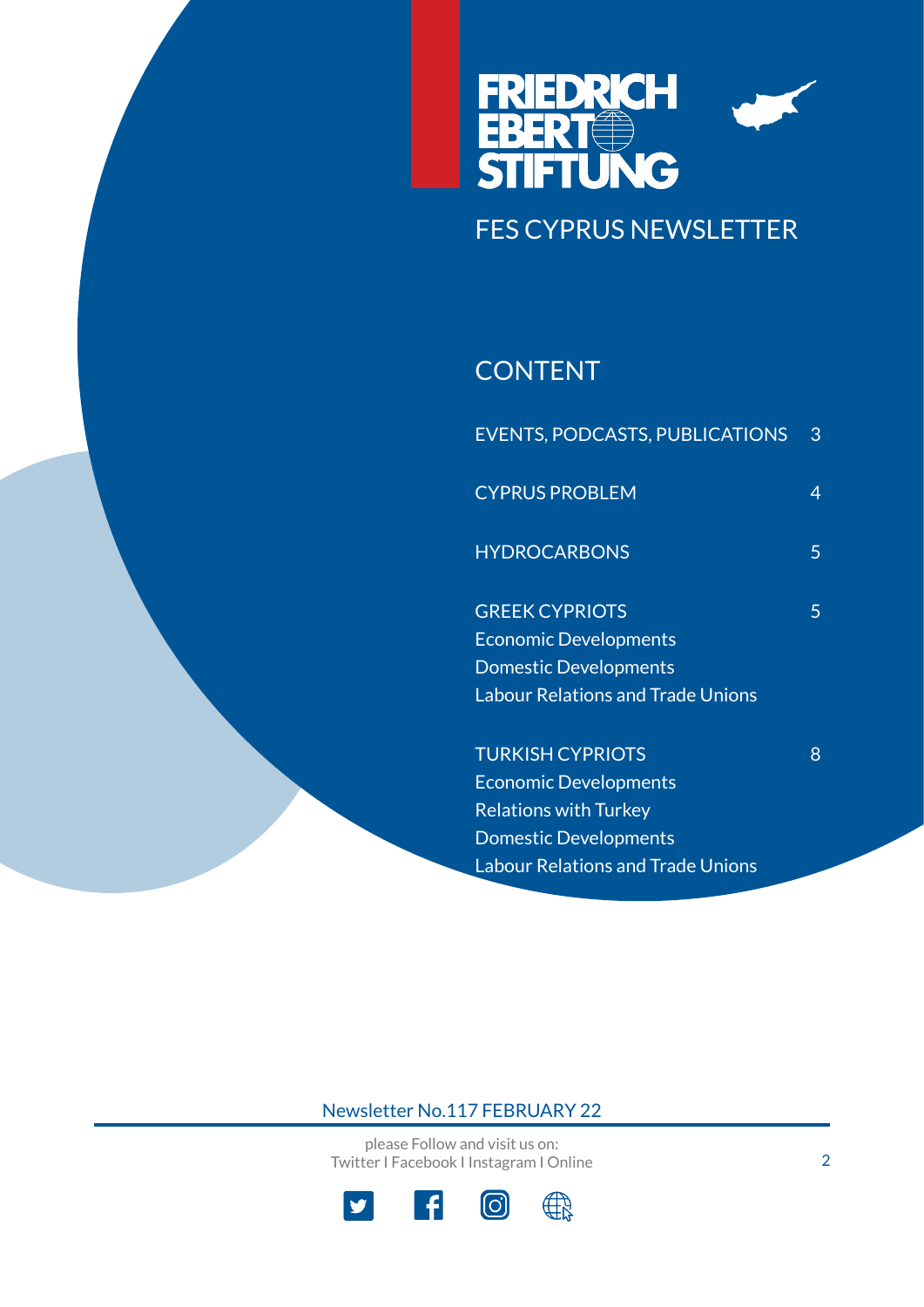



PODCASTS in MARCH: *No podcasts in March* €

PODCASTS in APRIL: *No podcasts in April*

PUBLICATIONS in MARCH: *Omer Gokcekus & Sertac Sona[n](https://www.fescyprus.org/publications/)*  **Corruption Perceptions in North Cyprus: 2020 Report** (In English, Turkish)



PUBLICATIONS in APRIL: *Dr. Alexandra Novosseloff* **A Comparative Study of Older One-Dimensional UN Peace Operations Is the Future of UN Peacekeeping its Past?** (In English)

EVENTS in MARCH[:](https://www.fescyprus.org/events/) *No events in March*



EVENTS in APRIL: *Friedrich-Ebert-Stiftung Cyprus and the Effectiveness of Peace Operations Network (EPON)*  **Report Launch and Panel Discussion: Is the Future of UN Peacekeeping Its Past?** Thursday, 7th April 2022 3 PM - 5:30 PM (EEST) UNESCO Chair Amphitheatre University of Nicosia

Newsletter No.117 FEBRUARY 22

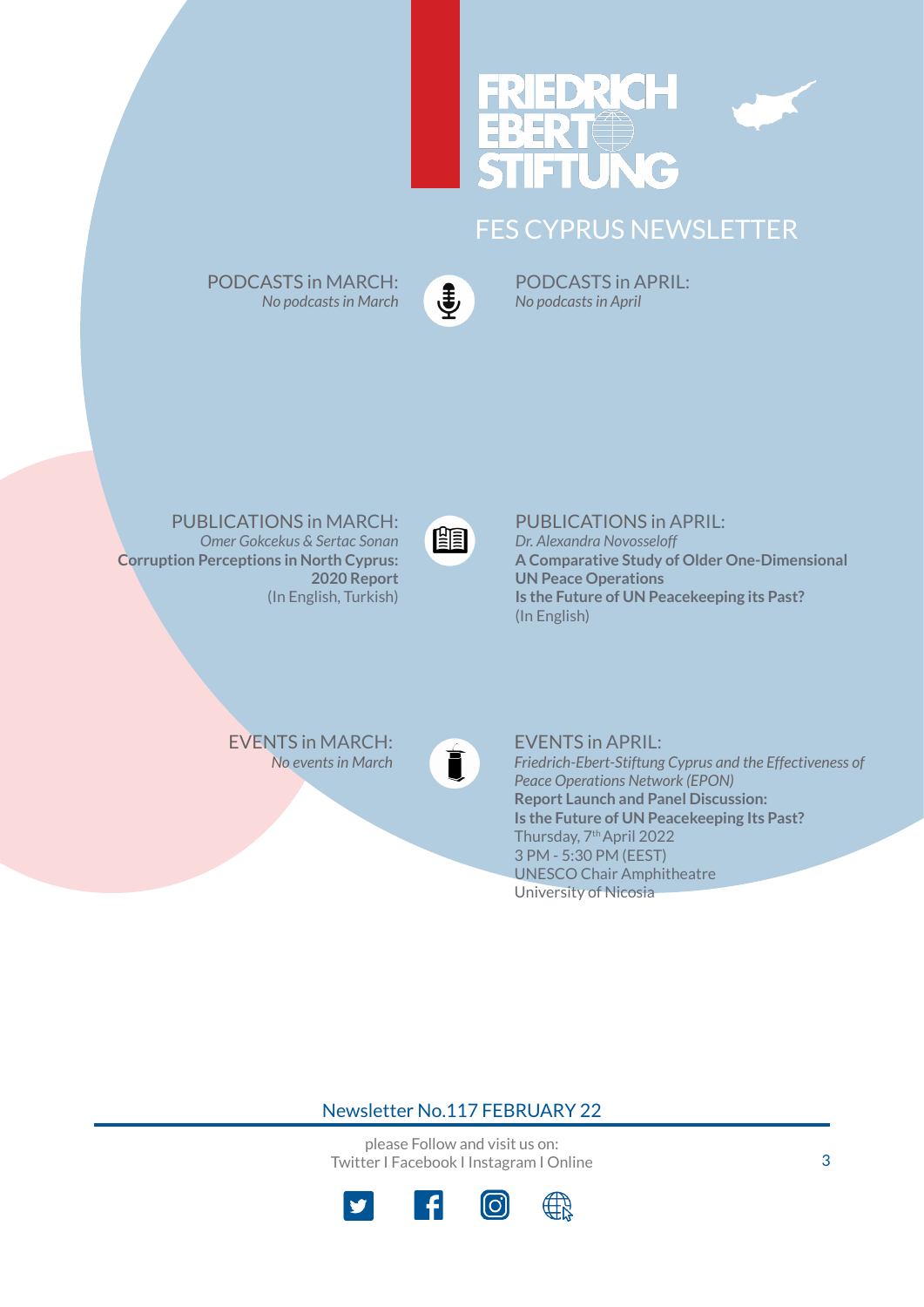



#### CYPRUS PROBLEM

President Anastasiades and Foreign Minister Ioannis Kasoulides announced on February 13 that they will be focusing on confidence building measures (CBM's) with Turkish Cypriots<sup>1</sup> and Turkey instead of pushing for sanctions against Turkey. The initiative was welcomed by several foreign governments including the US and EU. This marks a shift in the Republic of Cyprus's foreign policy on the Cyprus peace process.

Anastasiades' proposals for CBMs with the Turkish Cypriot community are:

- handing over the fenced-off city of Varosha/ Maras to the United Nations to open it to resettlement by its legal owners;
- transferring the operation of Tymbou/Ercan airport to the UN to open it to international flights; and
- putting the customs services in the Famagusta port under EU authority to facilitate trade with the outside world.

The last two proposals would reportedly put an end to the Turkish Cypriot's isolation.

In exchange for agreeing to opening up the northern part to international trade and flights, the Greek Cypriots side wants Turkey to implement the additional Ankara protocol, which it had signed with the EU in 2005, by opening its ports and airports to Cyprus-flagged ships and allowing Cyprus planes to enter Turkish airspace.

In response, Turkish Cypriot leader, Ersin Tatar, categorically rejected the opening, saying the equal sovereignty of Turkish Cypriots should be recognized first, adding that a federal solution uniting the

1The Turkish Republic of Northern Cyprus (TRNC) is only recognised by the Republic of Turkey. While for Turkey and the Turkish Cypriots, Ersin Tatar serves as President of the TRNC, the international community considers him the communal leader of the Turkish Cypriots. As the government of the Republic of Cyprus remains internationally

two sides is not possible. Tatar also called for the creation of a committee to negotiate the joint management of Cyprus' hydrocarbon deposits.

On February 21, Kasoulides met EU High Representative for Foreign Relations, Josep Borrell, in Brussels, where they discussed Turkey's interventions in the north, in particular regarding the airport of Tymbou/Ercan and the ongoing developments in Varosha/Maras. According to the Cyprus News Agency, the Foreign Minister asked for the help of the EU to address Turkey's provocations. Kasoulides also held bilateral meetings with Italian Foreign Minister, Luigi Di Maio and German Foreign Minister, Analena Baerbock.

On February 9, a brief statement from the office of the UNFICYP stated that in response to the request of the United Nations Security Council in a 2021 resolution, Anastasiades and Tatar, had agreed to an action plan to ensure women's full, equal and meaningful participation in the peacebuilding process in Cyprus. The action plan was developed by the Technical Committee on Gender Equality.

The administrative court of the Republic of Cyprus has ruled in favour of two plaintiffs who filed cases of administrative negligence against the state after having to wait for years for a response to their Cypriot citizenship applications. According to Murat Metin Hakki, the Turkish Cypriot lawyer representing both plaintiffs born from "mixed marriages" (between Turkish Cypriots and Turks), on June 3 2021 the court ruled that political uncertainty or inter-communal negotiations are not an excuse not to respond to requests. The second ruling, issued in February, said that Greek Cypriot authorities acted in violation of the law by not responding to the requests within a reasonable period of time. Hak-

recognised as the government of the whole of the island, the entire island is now considered to be a member of the European Union. However, the acquis communautaire is suspended in northern Cyprus pending a political settlement to the Cyprus problem (see Protocol no. 10 of the Accession Treaty).

#### Newsletter No.117 FEBRUARY 22

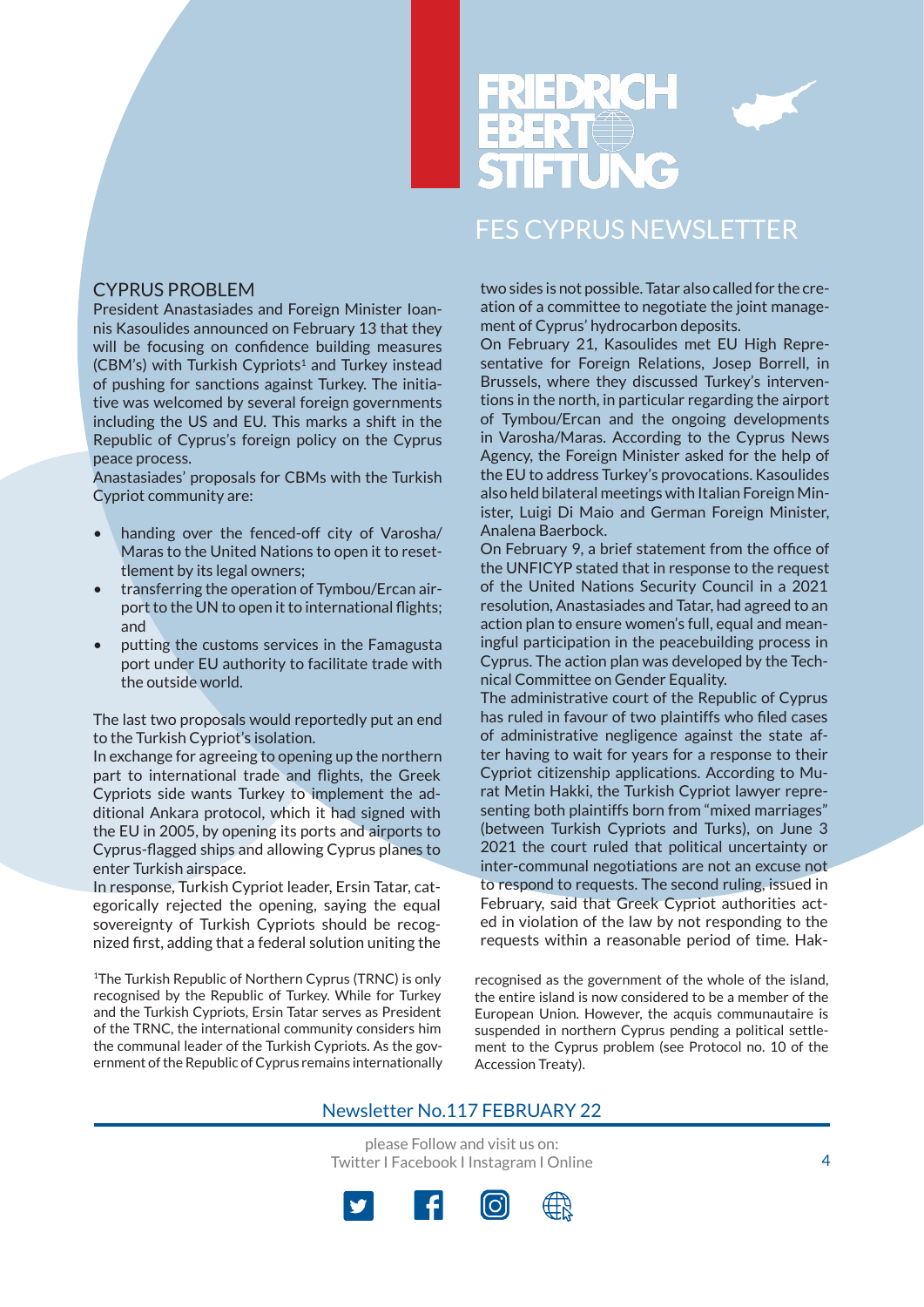



ki said that the plaintiffs now plan to take the case to local or international courts, with the European Court of Human Rights as their last-ditch effort. It is estimated that about 10,000 children were born from mixed marriages, the lawyer said.

#### HYDROCARBONS

President Anastasiades called a meeting in early February, that culminated in a revised plan with regards to the LNG project, after he urged all involved government departments to see how it can be expedited and overcome delays and see the issues resolved. With regards to the delays, the contractor blames the pandemic and supply chain problems. The contractor reportedly demanded an extra  $£100m$  for the increase in the price of raw materials (steel and so forth) with the government reportedly agreeing to €25m. Following the meeting, Energy Minister, Natasa Pilides, gave strong assurances that the project will be completed by July 31 2023, from Fall 2022 as initially planned, and that the increase in the cost, still pending, will not exceed 10% of the currently contracted amount of €289m.

Experts including Charles Ellinas, have argued that it is doubtful that the project will be completed before 2024 and there is no guarantee that the likely cost overrun, estimated to be nearer €100m, will go away, especially if the project encounters new challenges. Other concerns raised included:

- the lack of transparency that surrounds such an important and high-cost project;
- problematic results produced by the soil and geotechnical investigations regarding the jetty, but also the land-based facilities;
- delays regarding the engineering design of the facilities at Vasiliko;
- new EU methane emission regulations, especially those associated with natural gas/LNG imports.

On February 23, the Energy Ministry denied that buried chemicals would further delay the construction of the LNG terminal at Vasiliko, saying that the area was cleaned up in May 2020 at the cost of €3.8m. The ministry's statement was issued in reply to a report in daily Phileleftheros which said that the already-delayed LNG terminal faced further obstacles because of dangerous chemicals that needed to be cleared before construction could start.

Cyprus and a consortium led by China Petroleum Pipeline Engineering Co Ltd had signed a contract in December 2019 for the construction of the nearly €300m infrastructure for the import of LNG for electricity generation.

#### GREEK CYPRIOTS

#### Economic Developments

On February 10, the European Commission in its Winter 2022 Economic Forecast predicted a 4.1% increase for the real GDP of Cyprus in 2022 and a 3.5% increase in 2023. Regarding inflation in Cyprus, the Commission forecasts a further increase to 2.65% in 2022, before the inflation rate moderates to 1.2% in 2023.

On February 24, Russian state-owned VTB Bank (PJSC) transferred all its shares in RCB Bank to Cypriot shareholders, making RCB a 100% Cypriot-owned bank. VTB transferred to the Cypriot shareholders the 46.29% stake it held in RCB. The move comes amid the announcement of sanctions against Russia following its invasion in Ukraine.

On February 24, EU leaders responded to the Russian invasion of Ukraine with economic sanctions on Russia. According to Finance Minister Constantinos Petrides, Cyprus did not oppose any EU sanctions against Russia as reported in local and international media, which suggested that Cyprus was among the EU member states that tried to oppose sanctions. On February 24, the House of Representatives condemned Russia's invasion of Ukraine, calling for an

#### Newsletter No.117 FEBRUARY 22

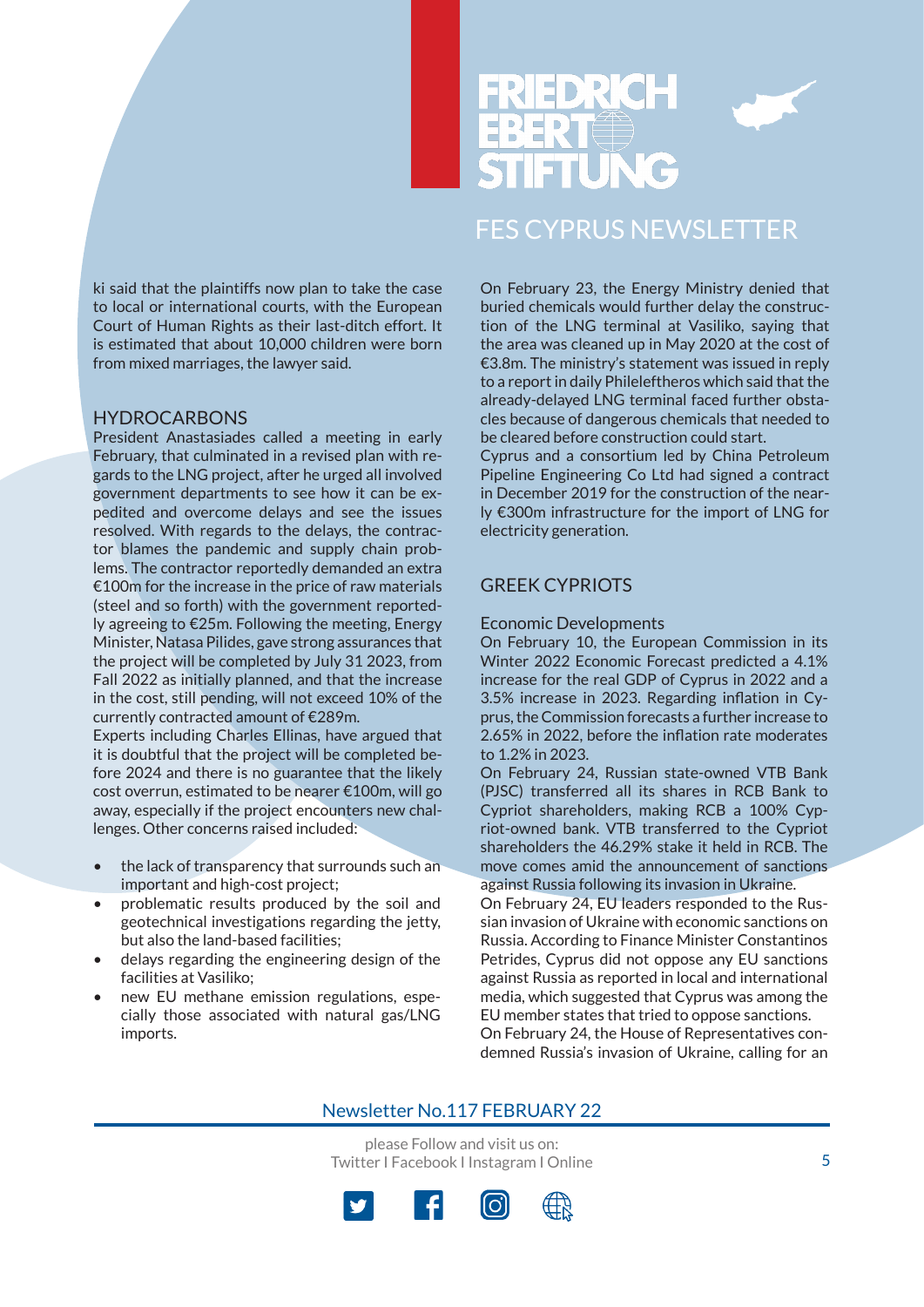

immediate ceasefire and urging Russian troops to depart from Ukrainian territory. President Nicos Anastasiades condemned "in the strongest possible terms" actions violating the sovereignty and territorial integrity of an independent country.

Meanwhile, the Embassy of Cyprus in Ukraine suspended its operation on February 26 as efforts were expected to be made by Greece for the evacuation of Cypriots and Greek citizens from Ukraine. On February 27, Cyprus joined other EU member states in calling for the implementation of mandatory relocation of Ukrainians from the countries neighbouring Ukraine which received the largest influx of migrants.

In retaliation to an EU ban on Russian flights into the EU's airspace, Russia closed on February 28 its airspace to airlines from 36 countries, including Cyprus and the 26 other members of the EU. Minister Ioannis Kasoulides stated that the Republic joined the bloc's unified flight ban but reserved the right to review the policy, should Ankara not join in on the ban amid fears that Turkey would "instrumentalise" the move, potentially sending Russian tourists to the north. Foreign Ministry spokesman, Demetris Demetriou, also stated that Cyprus could go its own way and reopen its airspace to Russian flights should the Republic's national interests be at stake. The flight ban may shock the tourism sector across the Republic, for whom Russians comprised 40% of all tourist arrivals last year. The Russian Ambassador in Cyprus, Stanislav Osadchiy, stated that Cyprus has "shot itself in the foot" by joining the EU's ban on Russian aircrafts. Authorities estimate the movement of 1.3m passengers between Cyprus and Russia in 2022, roughly 15% of the island's total air traffic.

The war in Ukraine is expected to negatively affect all European economies due to the price increases in energy and raw materials including oil and wheat. Lower economic growth and inflation are also expected. The Cypriot economy, already struggling with rising prices, is expected to face additional

challenges. A significant part of the services sector relies on the activity of enterprises of Russian interests. Foreign Direct Investment (FDI) flows reflect the high volume of transactions. In 2020, the stock of incoming FDI, representing money that entered the country, reached €389bn of which €102bn came from Russia. At the same time, the stock of outgoing FDI reached €399bn, of which €134bn went to Russia. As far as banks are concerned, the contraction of international clients in recent years has resulted in a significant reduction of direct exposure to Russian clients. Russian deposits in Cyprus are estimated at €1bn.

Meanwhile Cypriot banks have said that the sanctions so far do not pose any particular problem. The Central Bank of Cyprus (CBC) stated on February 26, that all necessary precautionary measures have been taken to minimize any impact of the war in Ukraine on the Cypriot financial system. The CBC stated however that the analysis of the potential impact and any possible risks is continuous. According to the CBC, the Cypriot banking sector is now among the most robust in Europe in terms of liquidity levels with the coverage ratio reaching 345% in January 2022, a level that is almost twice the European average (174%) and more than three times its minimum supervisory requirement of 100%. In addition, the deposit base of the Cypriot banking sector in January 2022 amounted to €51.3bn, one of the highest levels observed since 2014, with the share of domestic residents' deposits reaching 82%, which significantly strengthens the stability of the sector. On February 25, during a meeting between the leaderships of left-wing AKEL and of the Cyprus Chamber of Commerce and Industry (Keve), Chamber president, Christodoulos Angastiniotis, argued that developments in the Ukraine were expected to further aggravate the problem of surging prices. Concerns were raised over Cyprus' adequacy of energy and grains.

On February 26, opposition AKEL and left-wing trade union confederation PEO held island wide

#### Newsletter No.117 FEBRUARY 22

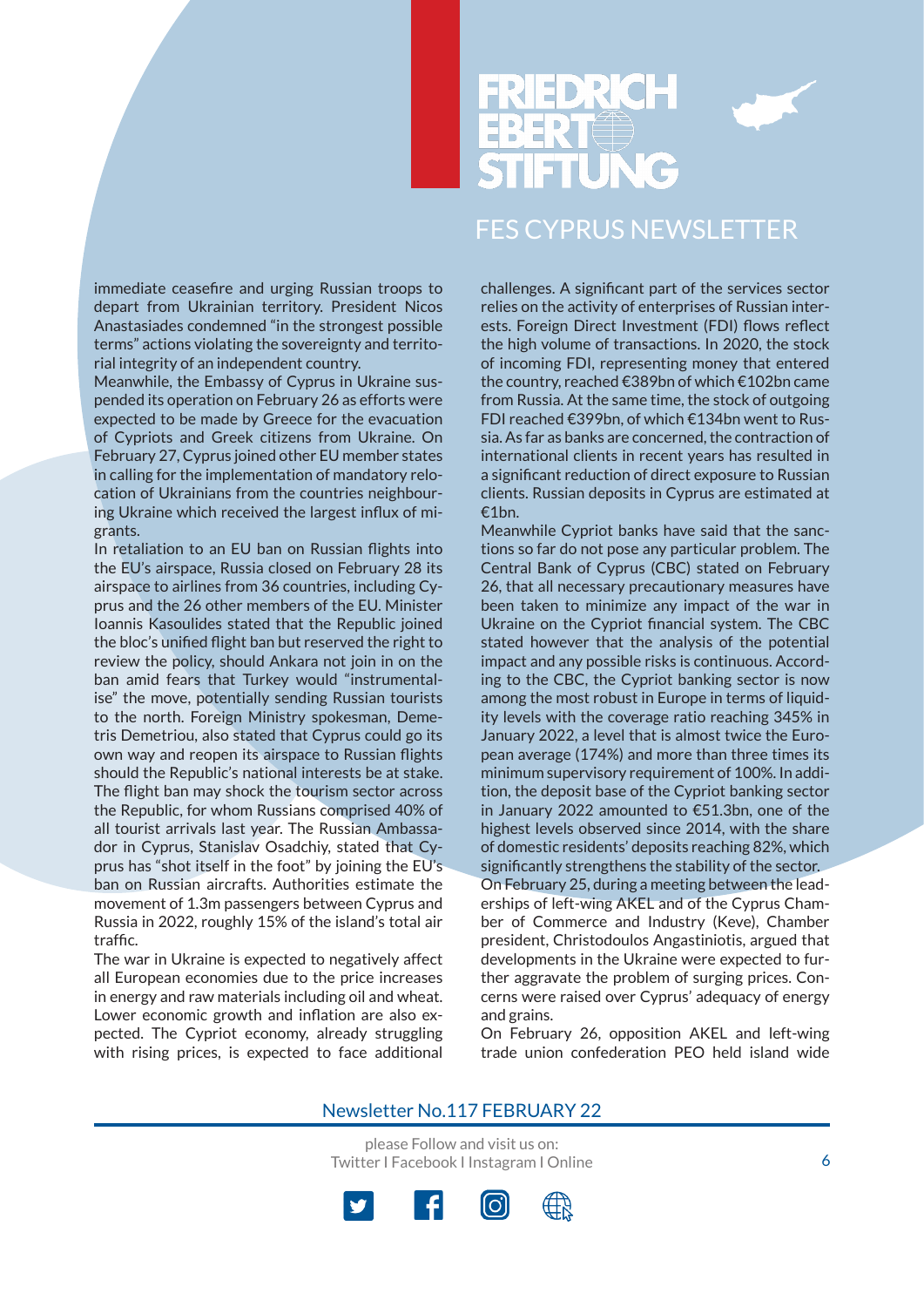



protests over the surge in the cost of living including a rise in energy prices, transport costs, steel and construction materials. In response to the protests President Anastasiades argued that rising prices and inflation are a global phenomenon.

According to a preliminary report released on February 28 by the Cyprus Statistical Service (Cystat), Cyprus' government deficit fell to €409.1m or 1.8% of GDP in 2021, primarily due to the impressive 16% increase in revenues. In comparison, government deficit stood at €1.21bn or 5.6% of GDP in 2020. In particular, during the period between January and December 2021, revenues amounted to €9.87bn compared to €8.5bn in the corresponding period of 2020. Total expenses, increased by €560m (5.8%) and amounted to €10.2bn compared to €9.7bn in the corresponding period of 2020.

#### Domestic Developments

In February, the COVID 19-cases dramatically increased for a second month in a row from 256,746 to 322,516 cases again due to the highly transmissible Omicron variant. The number of deaths attributed to the virus rose from 733 to 856. As part of relaxations to the coronavirus measures, a ban on the entry of unvaccinated people to restaurants, cafés, bars and nightclubs was lifted.

Prominent Nicosia lawyer Achilleas Demetriades officially announced on February 28 his candidacy for the 2023 presidential elections. Demetriades is likely to be an independent candidate. His campaign will be based on the three pillars: a so called "Honest State", a vision for a new Cyprus ("Cyprus 2035") and a Cyprus Solution "in our Interests". His message focused on fighting corruption, a fresh start, and a solution to the Cyprus problem. So far DISY leader Averof Neophytou has declared his candidacy amid widespread speculation over fellow party member and former Foreign Minister Nikos Christodoulides' intentions. Also in the running is former Minister of Communications & Works (1978-80) Marios Eliades. Leader of DIPA, Marios Garoyian announced that the party will begin negotiations with all other Cyprus parties excluding ELAM in March 2022 over backing a candidate for the upcoming elections. DIPA, a centrist party was founded in 2018 by Garoyian, after his split from center right DIKO.

#### Labour Relations and Trade Unions

On February 2, hotel employees participated in the protest rally organized by the Union of Hotel Employees and Recreation Centers of PEO (SYXKA-PEO) outside the Ministry of Labor. They requested their inclusion in the decree for the payment of unemployment benefits, due to the suspension of work for the winter season. They also requested speeding up the process for payment of benefits. The crowd held banners with slogans such as "We demand monthly payment of unemployment" (given that the payment is now being made in irregular periods, making financial planning difficult), "It was not our choice not to work, but the conditions of the pandemic forced us". A delegation of the Union met with the General Director of the Ministry and handed him the resolution with the demands of the employees.

 On February 4, the Minister of Labor submitted a mediation proposal for the renewal of the collective agreement of dock workers. The previous agreement expired on December 31, 2020. The proposal however, was not accepted by dock workers. The companies managing the port, DP World Limassol and Eurogate Container Terminal Limassol, have not yet answered whether or not they accept the minister's mediation proposal. A point of contention that provoked the reaction of dock workers is the fact that the ministerial proposal does not provide for the granting of a wage increase for 2021 nor does it include the element of retroactivity. It is noted that the intervention of the minister took place after the impasse that arose in the direct negotiations between the two parties and a labor dispute was referred to the Department of Labor Relations. On the occasion of a strike by the dock workers on February 7, the Minister canceled the mediation meeting she

#### Newsletter No.117 FEBRUARY 22

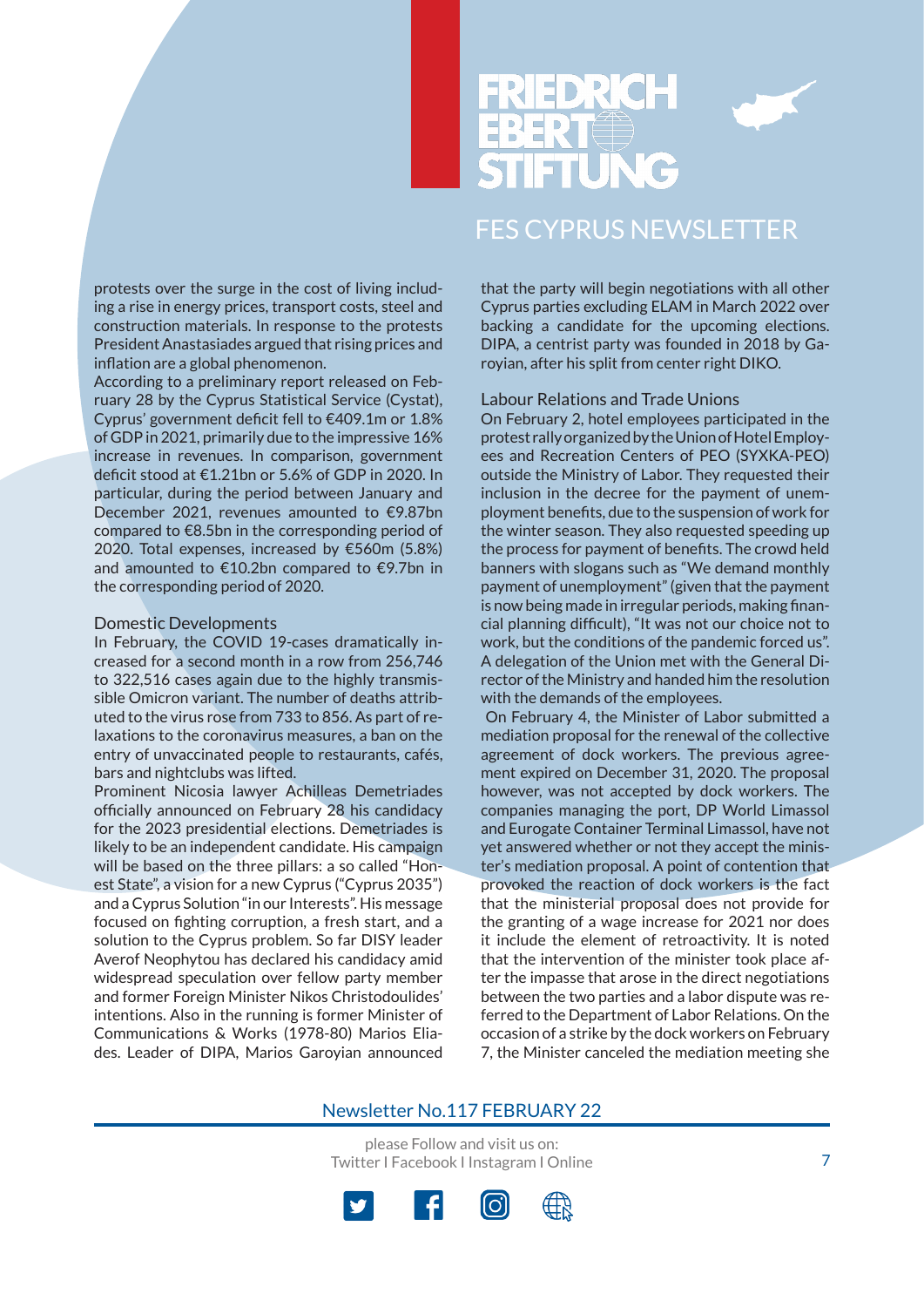



had scheduled with the leaders of the unions on February 10. The Minister had warned the unions that her mediation would take place on the condition that no dynamic measures would be taken either by unions or by employers.

A round of consultations has opened between the Ministry of Labor and employers' organizations, aiming to solve the problem of lack of human resources in the hotel industry. Hoteliers believe that their only option is to bring in workers from third countries and the EU. However, the Minister of Labor insists that before this is done, people from the unemployed persons list maintained by the Ministry of Labor should be hired. On the other hand, PEO states that the intentions of the Hoteliers are not sincere. And that their intention is to use employees from third countries for further deregulation, as well as reducing of wages and benefits.

Labor market issues are in the final stages of regulation by the end of February at the forefront of the agenda of the Labor Advisory Board (ESS). The ESS essentially advises the Minister of Labor and Social Insurance:

- On all labor issues and the promotion of peace in labor relations
- On issues that employers and employees have a common interest
- On ways and means that encourage studying, by both employers and employees, on all issues that affect the progress and prosperity of the industry

The ESS is chaired by the Minister of Labor and Social Insurance and includes representatives from the employers' organizations OEB and KEVE as well as the trade unions PEO, SEK and DEOK. The 5 main issues that will be attempted to resolve are:

- 1. the introduction of a national minimum wage,
- 2. the regulation of teleworking,
- 3. the reform of the pension system,
- 4. the revision of the employment strategy of foreigners from third countries
- 5. the modernization of the public employment service

#### TURKISH CYPRIOTS

#### Economic Developments

According to the Ministry of Finance figures, the TRNC ran a budget deficit of 954.7 million TL (€61 million) in 2021. The total expenditures reached 10.4 billion TL (€665 million) while the revenues stood at 9.4 billion TL, despite 1.83 billion TL transferred by Turkey. Strikingly, 859 million TL of this came in December just before the early parliamentary election scheduled for 23 January 2022.

According to the Statistical Institute the consumer price index was 53.36% higher in January 2022 compared to January 2021. The consumer prices had risen by 5.48% in January 2022 alone. The biggest month-on-month price rises came in the 'Housing, Water, Electricity, Gas and Other Fuels' category, which went up by 13.94%. Analysts blamed the latest price rises on increased input costs to businesses, including a rise in the gross monthly minimum wage in January.

The Economic Organizations Platform, (which is made up of the Chamber of Commerce, Chamber of Industry, Chamber of Shopkeepers, Hoteliers Association, and Contractors Association), called for the setting up of a regulatory authority for energy under the Prime Minister's office. The platform made a statement where they said: 'The recent experiences in the field of electricity, gas and fuel supply have proven once again that one of our main problems is energy. We cannot do economic activities, continue education, and run health services without energy. The primary task facing us is to make the necessary energy investments and to establish supply security. Establishment of this authority has become an absolute necessity in order to follow the innovations in

#### Newsletter No.117 FEBRUARY 22

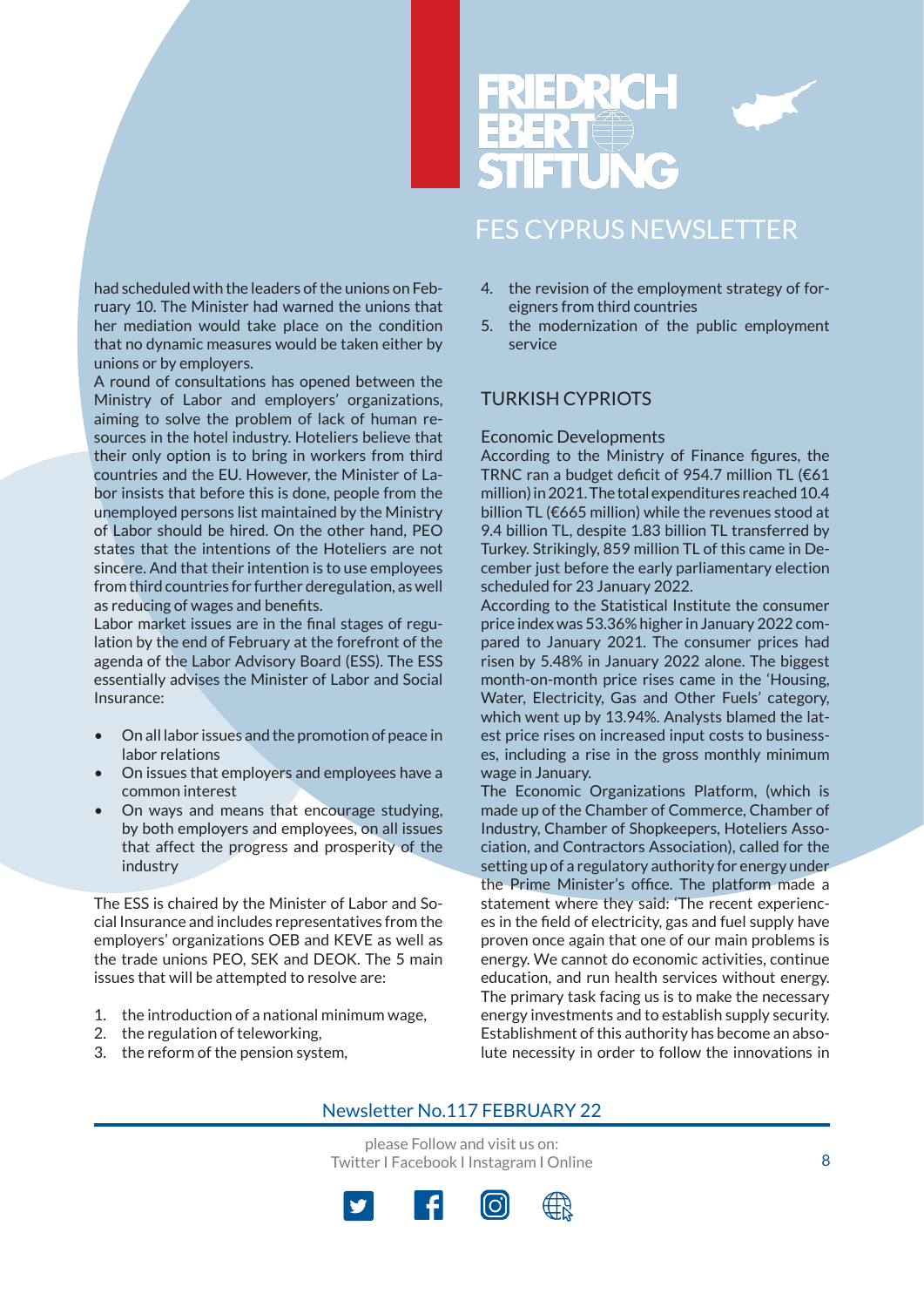

the field of energy, to take the necessary decisions and to plan the investments'.

Data released by the Tourism Planning Department showed that 54,358 non-TRNC citizens arrived by sea and air in January 2022, compared to just 5,295 for the same period of 2021. The increase was largely due to more Turkish citizens travelling to north Cyprus. They made up 45,065 of January 2022's arrivals while the remaining 9,293 came from other countries. The occupancy rate in touristic facilities was 18.2%.

#### Relations with Turkey

Turkey denied entry to a former Turkish Cypriot member of parliament (CTP) and peace activist Okan Dagli, who arrived in Izmir airport with his wife, over 'national security reasons'. Dagli is a member of a group supporting the opening of the fenced-off city of Famagusta under UN control. Dagli has become the fourth Turkish Cypriot citizen who has been denied entry to Turkey. Last year, the Turkish authorities denied entry to three other Turkish Cypriots, all known for their pro-reunification stances.

#### Domestic Developments

In February, the number of Covid-19 cases increased from 54,803 to 68,088 while the number of deaths attributed to the virus increased from 172 to 195. On February 21, the Prime Minister-designate Faiz Sucuoglu announced that a new coalition government has been established between the National Unity Party (UBP), the Democratic Party (DP) and the Rebirth Party (YDP). The coalition government has 29 seats in the 50-seat parliament.

The new cabinet is as follows:

Faiz Sucuoglu (UBP): Prime Minister;

Fikri Ataoglu (DP): Deputy Prime Minister and Minister of Tourism, Culture, Youth & Environment;

Unal Ustel (UBP): Minister of Interior;

Hasan Tacoy (UBP): Minister of Foreign Affairs;

Kutlu Evren (UBP): Minister of Economy and Energy;

Sunat Atun (UBP): Minister of Finance;

Erhan Arikli (YBP): Minister of Public Works and Transport;

Nazim Cavusoglu (UBP): Minister of Education;

Ali Pilli (UBP): Minister of Health;

Dursun Oguz (UBP): Minister of Agriculture and Natural Resources;

Oguzhan Hasipoglu (UBP): Minister of Labour and Social Security.

On February 8, a well-known Turkish Cypriot businessman with alleged links to the underworld was killed in crossfire by gunmen near his home in Kyrenia. According to the report of Esra Aygin for Cyprus Mail, 'hotelier, betting and casino tycoon Halil Falyali, had very close ties with many Turkish Cypriot politicians and was known as the main sponsor of the campaigns of Ersin Tatar's National Unity Party UBP'. He faced criminal charges in the United States for money laundering.

#### Newsletter No.117 FEBRUARY 22

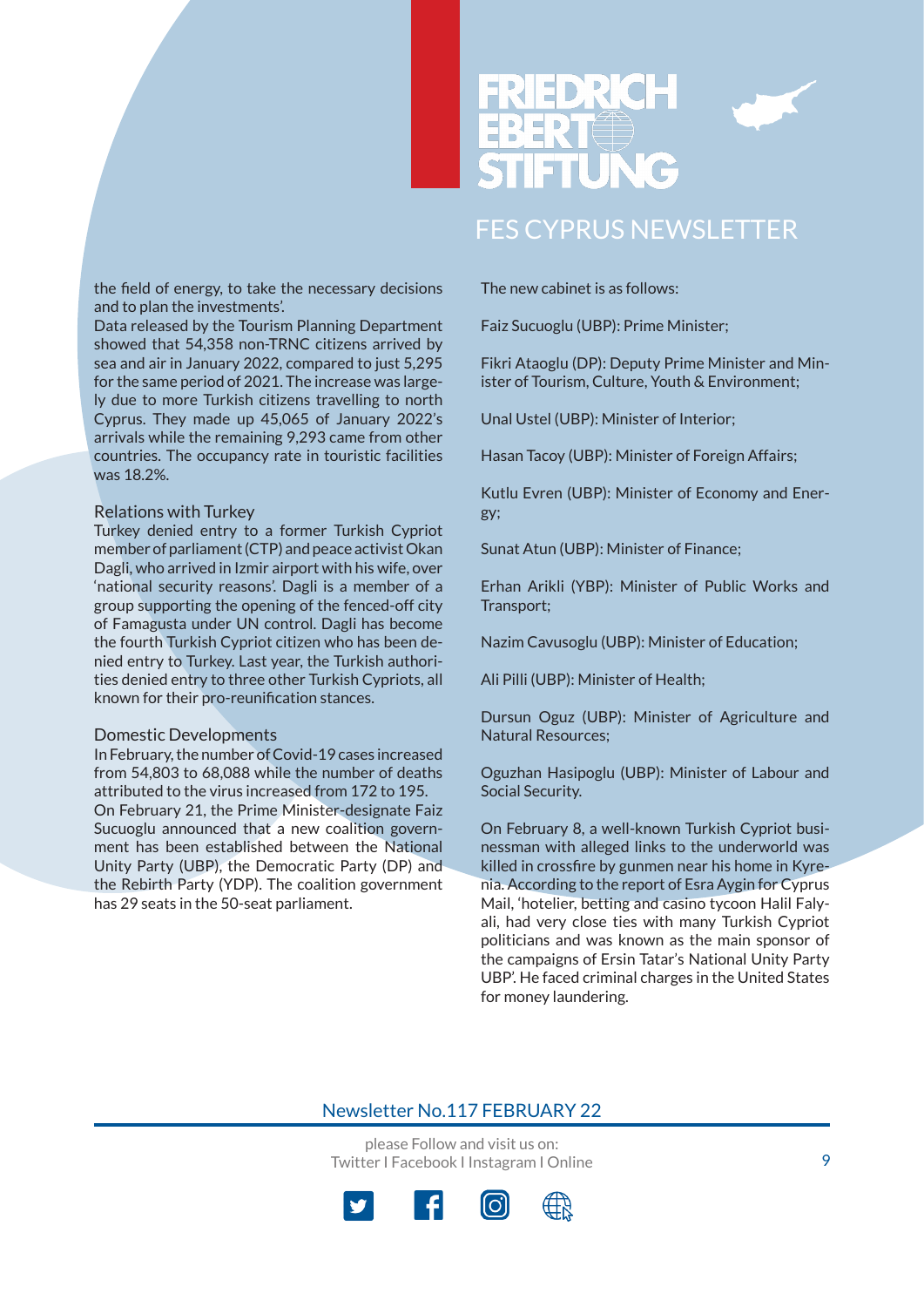

#### Labour Relations and Trade Unions

In early February, the Cyprus Turkish Trade Unions Federation (Turk-Sen) announced that of 130 Turkish Cypriots who applied to Turk-Sen in December, to work in tourism sector in the south, 60 had started work, with another 40 due to start their new jobs 'in the coming days'. Another 70 applicants were called for interviews in January, the Turk-Sen chairperson added, while a further 180 will be invited to interviews in February. The initiative was formed by Turk-Sen and SEK, a Greek Cypriot trade union federation, to facilitate Turkish Cypriots' employment in the tourism, restaurant and construction sectors in the south. Following the sharp fall in the value of the Turkish Lira, jobs in the south  $-$  paid in euros — has become more attractive to Turkish Cypriots. Turk-Sen also announced that Turkish Cypriots under the age of 50 who have Republic of Cyprus ID cards can also apply for jobs in supermarkets and dry cleaners, and as tailors and drivers, via Turk-Sen. Uncollected garbage piled up on the streets of Famagusta after municipality workers launched a strike over nearly 4 million TL (€256,000) in unpaid wages and overtime payments on February 18. The union, which called the strike, said salaries and over-time payments have not been paid 'in full and on time' while claiming that 32 new employees have been hired 'when there is no need for them'. According to the union, workers were owed a total of 3,913,000TL, including 850,000TL for January wages and 14 months' worth of over-time payments. On February 23, the union called off the strike after announcing that their 'monetary problems have been solved'.

According to the report of Cyprus Today, Ali Yeltekin, the Secretary General of the Hur-Is federation who represents the federation in the board of directors of the Social Security Department, said that the finances of the Department were 'unsustainable' and its revenues did not cover the monthly pension payments. In late January, the government had authorized the Social Security Department to borrow up to 70 million TL (€4.5 million) from two private banks to 'avoid any problems' in paying January pensions. Yeltekin pointed out that the deficit was due to the Covid-19 pandemic; before the pandemic there were 130,000 'active employees' registered with the Social Security Department, but this number has decreased to 76,000. Yeltekin also noted that the Finance Ministry's allocation of additional funds for social security spending in this year's public budget is a 'positive development'.

According to Kubilay Ozkirac, the head of the Cyprus Turkish Electricity Authority Workers Union (El-Sen), public and semi-public institutions owe around 900 million TL (€57.5) in unpaid electricity bills. The union threatened to cut off the energy supply to government offices that do not pay up.

#### Newsletter No.117 FEBRUARY 22